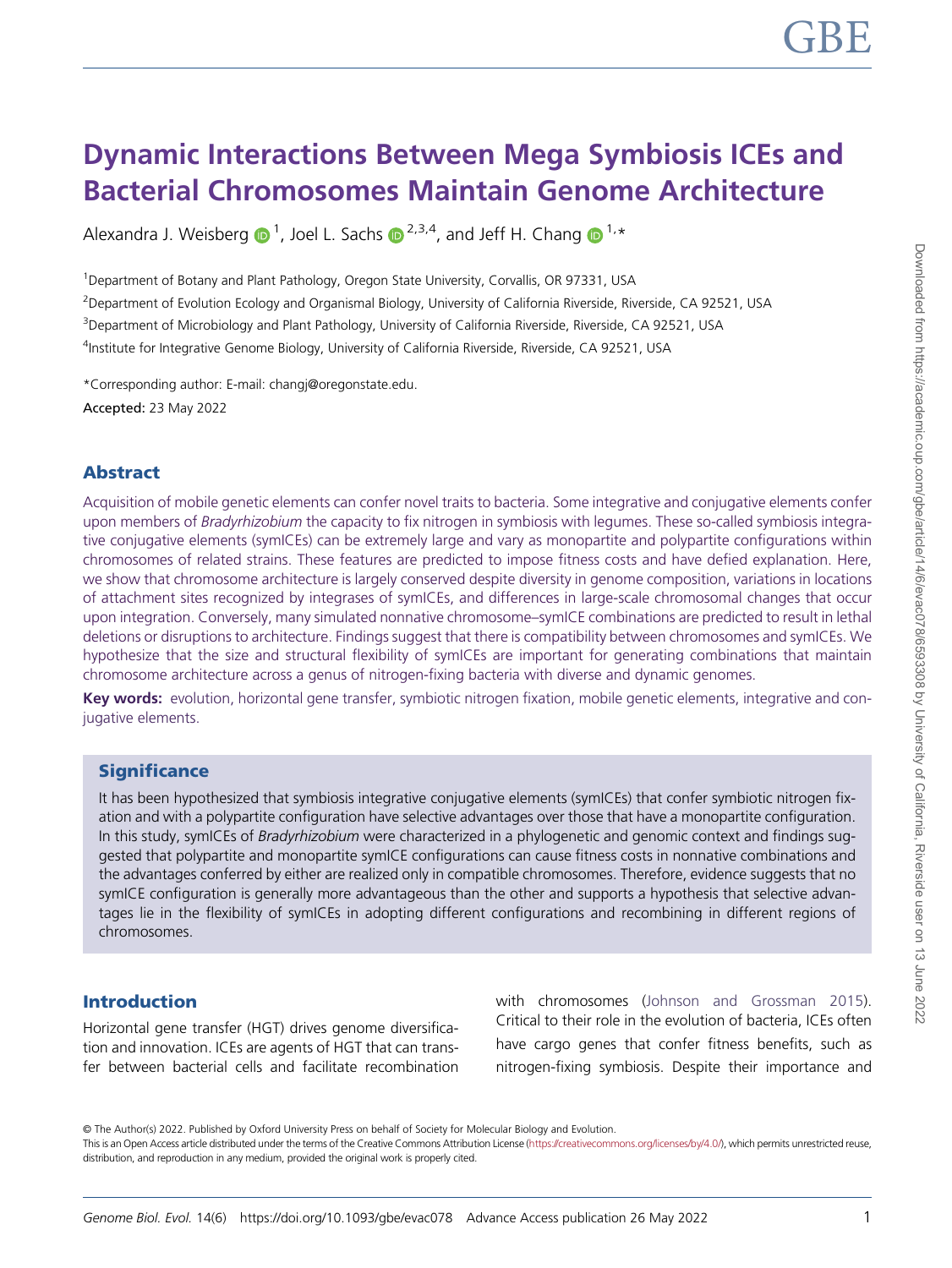widespread nature, evolution of ICEs and their adaptations to bacterial chromosomes are poorly understood [\(Botelho](#page-7-0) [and Schulenburg 2021](#page-7-0)).

Genome organization constrains diversification ([Baltrus](#page-7-0) [2013\)](#page-7-0). Bacterial chromosomes are replicated bidirectionally whereby two replication forks initiate and diverge from an origin of replication (ori) and in circular molecules, stop within a terminator (ter) region. The two chromosome halves (replichores) are typically balanced in size to coordinate timing of replication. Replichores also frequently exhibit a bias in the orientation of coding sequences (CDSs), predicted to reduce head-on collisions between DNA and RNA polymerases, and asymmetry in the composition of nucleotides [\(Rocha 2004\)](#page-7-0). Large-scale genomic rearrangements and horizontally acquired elements that upset chromosomal architecture can have severe fitness effects ([Hill and Gray](#page-7-0) [1988;](#page-7-0) [French 1992](#page-7-0); [Liu et al. 2006](#page-7-0); [Esnault et al. 2007](#page-7-0); [Darling et al. 2008;](#page-7-0) [Srivatsan et al. 2010\)](#page-7-0). However, horizontally acquired elements tend to be concentrated at recombination hotspots, suggesting that these elements and bacterial chromosomes coevolved to accommodate acquisition, whereas preserving architecture ([Oliveira et al. 2017\)](#page-7-0).

The Bradyrhizobium genus has a large and diverse accessory genome [\(Weisberg et al. 2022\)](#page-7-0). The symICEs of these bacteria have clusters of genes that confer host specificity and nitrogen fixation, respectively ([Poole et al. 2018\)](#page-7-0). These symICEs are mega sized (typically between half to one megabase in size) because they include extensive variable regions with genes not known to be necessary for symbiosis ([Weisberg et al. 2022](#page-7-0)). SymICEs integrate at different tRNA attachment (att) sites and vary in their structural configurations as monopartite or polypartite elements. When integrated in a chromosome, elements of a polypartite symICE are located in different regions and mediate large-scale rearrangements during recombination ([Haskett et al. 2016\)](#page-7-0). In Bradyrhizobium, the most prevalent type is a bipartite tRNA-Val symICE ([Weisberg et al. 2022\)](#page-7-0). The large element of the bipartite tRNA-Val symICE  $(\sim 0.50$  Mb) is integrated near a tRNA-Val gene and the small element ( $\sim$ 0.05 Mb) is integrated near ybgC. The monopartite symICEs of Bradyrhizobium are less common and integrate at one of four tRNA loci, tRNA-Ile  $(\sim 0.63 \text{ Mb})$ , tRNA-Glu  $(\sim 0.77 \text{ Mb})$ , tRNA-Gln  $(\sim 0.68$  Mb), and tRNA-Pro (0.33 Mb) symICEs.

Acquisition of a symICE is expected to disrupt chromosome architecture. Polypartite symICEs are perplexing because they cause large inversions to chromosomes during recombination and can cause lethal deletions if the excision of elements is not executed in the proper order ([Haskett](#page-7-0) [et al. 2018;](#page-7-0) [Weisberg et al. 2022](#page-7-0)). Although costs for polypartite symICEs have been uncovered, benefits are less clear. One set of hypotheses was posed predicting that the capacity for polypartite symICE to integrate its elements at multiple sites provides a selective advantage because of greater flexibility, stability, and opportunities for accretion than those of monopartite symICEs [\(Haskett et al. 2017](#page-7-0)). However, an alternative hypothesis emerged when large datasets of symICE sequences from diverse strains of Bradyrhizobium and Mesorhizobium were examined in a phylogenomic context ([Greenlon et al. 2019](#page-7-0); [Weisberg](#page-7-0) [et al. 2022\)](#page-7-0). In both genera, the monopartite and polypartite symICEs exhibited different phylogenetic patterns, and led to the alternative hypothesis that chromosomes are adapted to a type of symICE configuration.

Here, we reanalyzed a subset of a previously generated dataset to determine variation in the organization of Bradyrhizobium chromosomes. Findings are consistent with the alternative hypothesis and additionally suggest that the capacity for symICEs to generate variations in conformation and attachment sites is important for them to adapt to chromosomes diverse in organization.

#### **Results**

#### Chromosome Architecture is Conserved in Bradyrhizobium

We focused on 51 Bradyrhizobium strains with finished or hybrid-assembled sequences [\(supplementary table S1,](http://academic.oup.com/gbe/article-lookup/doi/10.1093/gbe/evac078#supplementary-data) [Supplementary Material online](http://academic.oup.com/gbe/article-lookup/doi/10.1093/gbe/evac078#supplementary-data)). The strains are diverse and were isolated from soils and various species of legume hosts ([Weisberg et al. 2022\)](#page-7-0). The strains formed three clades and their genomes are diverse in size (6.1– 10.4 Mb) and composition and with an estimated average of 21.8% (4.7–32.8%) of each genome being gained horizontally, based on predictions of ICEs and plasmids (fi[g. 1](#page-2-0)A [and](#page-2-0) B; [Weisberg et al. 2022](#page-7-0)). Strains in clade 1 are enriched for bipartite tRNA-Val symICEs though there are some exceptions (fi[g. 1](#page-2-0)C). For example, strain NK6 was reanalyzed and is predicted to carry a bipartite tRNA-Arg symICE with elements near tRNA-Arg and ybgC. Four strains in clade 2 have one of three monopartite symICEs, though most strains analyzed here lack a symICE. Strains of clade 3 are predicted to have a nif/fix island with some predicted to have remnants of symICEs ([Weisberg et al. 2022](#page-7-0)).

Across strains, chromosome replichores are balanced (average imbalance of 3.20%  $\pm$  3.72%; imbalance is the deviation from a perfect balance [0] where replichores are equal in size) with only three exceeding 10% replichore imbalance (fi[g. 1](#page-2-0)B; [supplementary table S1, Supplementary](http://academic.oup.com/gbe/article-lookup/doi/10.1093/gbe/evac078#supplementary-data) [Material online\)](http://academic.oup.com/gbe/article-lookup/doi/10.1093/gbe/evac078#supplementary-data). Except for strain BF49, genomes also show a bias in orientation of CDSs and an asymmetry in nucleotides. The chromosome of strain BF49 has an unusual structure which could be due to a rearrangement or assembly error. Nevertheless, features of chromosome architecture are generally conserved across Bradyrhizobium strains, despite differences in phylogeny, genome size, and composition, as well as presence/absence of symICEs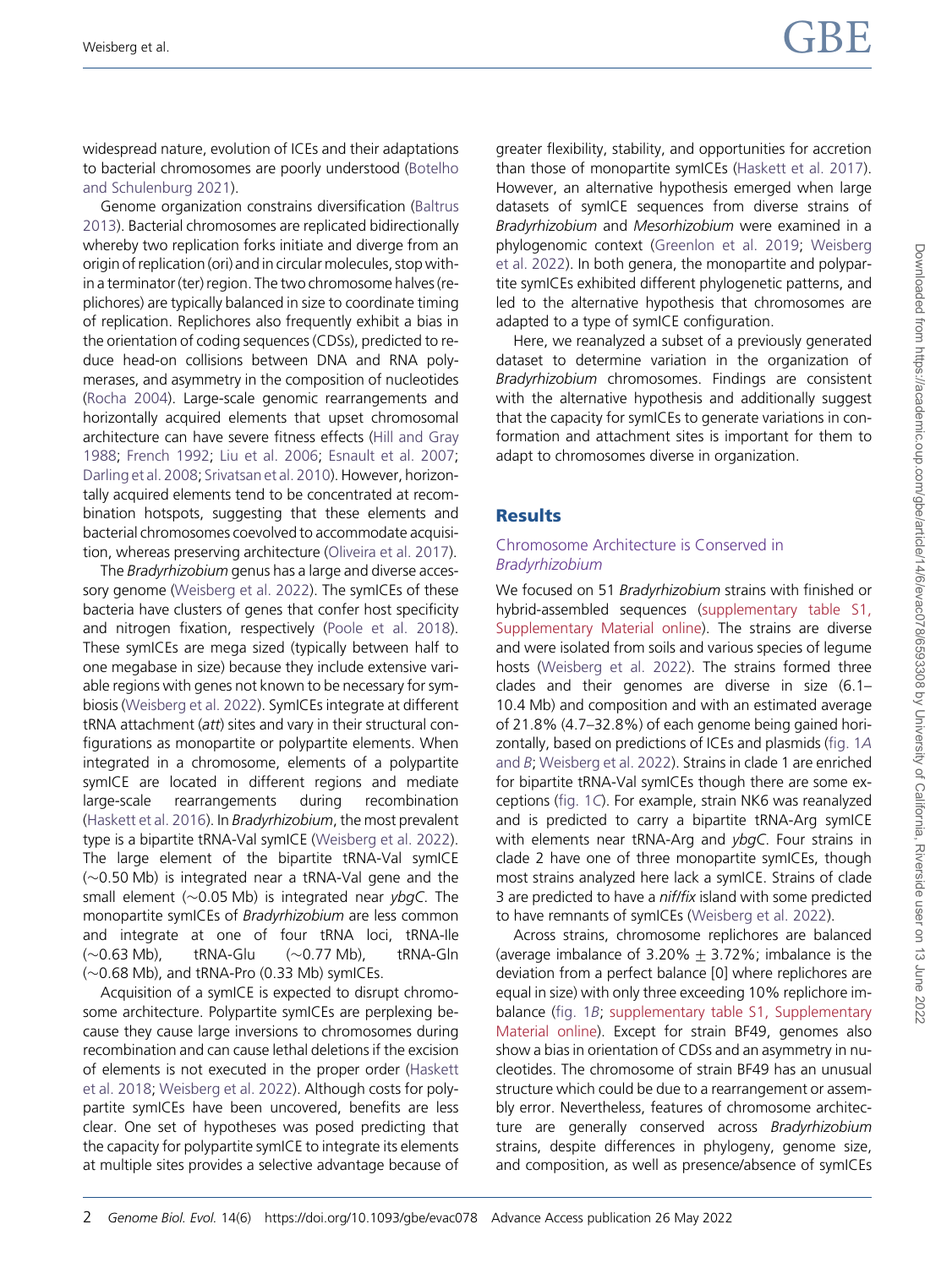<span id="page-2-0"></span>

FIG. 1.—Bradyrhizobium genomes are diverse and balanced. (A) Multi-locus sequence analysis maximum likelihood (ML) tree of Bradyrhizobium generated based on 30 concatenated gene sequences. The tree is midpoint rooted. Branches colored black exceeded 50% bootstrap support. (B) Stacked bar charts showing the percentage of each native genome predicted to be genomic islands, ICEs and partial ICEs, or plasmids. Numbers listed within each bar indicate sizes of native genomes (Mb) and percent replichore imbalance. The dashed vertical line indicates an average of 21.8% of genome regions with signatures indicative of HGT. (C) Type of symICE. (D) Linear representation of chromosomes with locations and orientations of att sites indicated. Chromosomes natively with a symICE, but not locked in, are shown simulated with an excised symICE.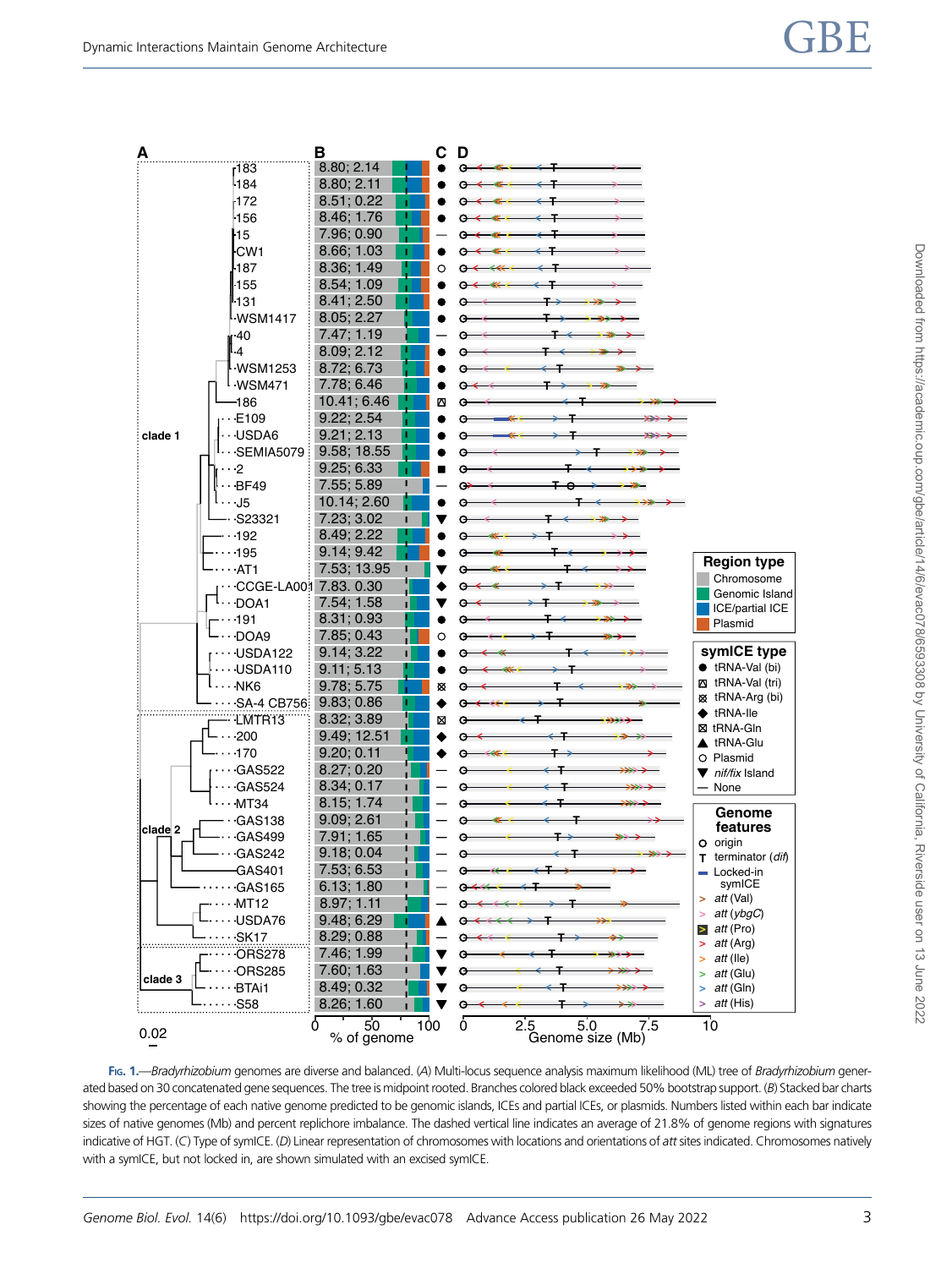that differ in size, configuration, and location of recombination (fi[g. 1\)](#page-2-0).

### Organization of att Sites Vary Across Bradyrhizobium

Location and orientation of  $attB<sub>V</sub>$  and  $attB<sub>V</sub>$  sites (attachment sites located in the tRNA-Val gene and ybgC, respectively) in chromosomes correlate with the phylogenetic pattern of bipartite tRNA-Val symICEs that recombine at these sequences. In 30 of 33 clade 1 strains natively lacking or simulated to lack a symICE, the two attB sites are in separate replichores, not equidistant from the ter region, and facing head-to-head toward the ori (fi[g. 1](#page-2-0)D). In the first integration step, a bipartite tRNA-Val symICE will increase the size of a replichore and add an attP site oriented head-to-head to its partner attB site (fi[g. 2](#page-4-0)A). In the second step, an inversion will occur that redistributes the chromosome between replichores. The amounts of symICE and chromosome involved reflect the locations of attP and attB sites and their distance apart following the first recombination step. To rebalance replichores, the size of the element that remains in the recombined replichore and the size of the element flipped to the other replichore need to offset the net change associated with the chromosome inversion. This raises the possibility that selection may favor the sizes of symICE elements and distance between  $attP_V$  and  $attP_Y$ , implying that the size of the variable region is important.

Conversely, in 15 of 18 strains in clades 2 and 3,  $attb<sub>V</sub>$ and  $attB<sub>Y</sub>$  sites are located within the same replichore and arranged head-to-tail (fi[g. 1](#page-2-0)D). If a bipartite tRNA-Val symICE recombined into these chromosomes, the second step will cause an  $\sim$ 1.0 Mb-sized deletion (fi[g. 2](#page-4-0)B; [supplementary table S2, Supplementary Material online\)](http://academic.oup.com/gbe/article-lookup/doi/10.1093/gbe/evac078#supplementary-data). The deletion is likely deleterious because many chromosomal genes, some predicted to be essential, will be lost ([supplementary table S3, Supplementary Material online\)](http://academic.oup.com/gbe/article-lookup/doi/10.1093/gbe/evac078#supplementary-data). A similar finding was observed in simulations with the bipartite tRNA-Arg symICE ([supplementary tables S2 and](http://academic.oup.com/gbe/article-lookup/doi/10.1093/gbe/evac078#supplementary-data) [S4, Supplementary Material online](http://academic.oup.com/gbe/article-lookup/doi/10.1093/gbe/evac078#supplementary-data)). Therefore, barring an unusual event, the current structures of chromosomes of most strains in clades 2 and 3, are predicted to be incapable of accommodating polypartite symICEs, providing an explanation for their observed distribution pattern in Bradyrhizobium (fi[g. 3](#page-5-0)A).

The locations of att sites targeted by monopartite symICEs are also important. Integration of a monopartite symICE occurs in one step and directly increases the size of a replichore thus requiring offsetting deletions in the same replichore or gains in the other replichore (fi[gs. 2](#page-4-0)C and 3[B](#page-5-0)). Five of six strains with monopartite symICEs have natively balanced replichores and simulated excision of their symICE resulted in an imbalance of  $\sim$ 10%, consistent with changes having had occurred to balance against an increase by symICE integration [\(supplementary table S2,](http://academic.oup.com/gbe/article-lookup/doi/10.1093/gbe/evac078#supplementary-data) [Supplementary Material online\)](http://academic.oup.com/gbe/article-lookup/doi/10.1093/gbe/evac078#supplementary-data). For most strains with monopartite symICEs, chromosomes are substantially more imbalanced in at least one simulation that swapped in a nonnative type of monopartite symICE (fi[gs. 2](#page-4-0)C and 3[A](#page-5-0); [supplementary table S2, Supplementary Material](http://academic.oup.com/gbe/article-lookup/doi/10.1093/gbe/evac078#supplementary-data) [online](http://academic.oup.com/gbe/article-lookup/doi/10.1093/gbe/evac078#supplementary-data)). In these cases, the att sites of the nonnative monopartite symICE are in a different replichore than those of the native symICEs (fi[gs. 1](#page-2-0)D and 2[C](#page-4-0)). We did not consider the effect of the monopartite tRNA-Pro symICE because its relatively small size reduces its effect on replichore imbalance (fi[g. 3](#page-5-0)B). Locations of att sites relative to the replichore in which offsetting large-scale chromosomal changes occur, are predicted to influence the type of monopartite symICE that will be selected for once recombined in a chromosome.

Relative to that of clade members, strains with an organization of att sites that deviate from common patterns are predicted to differ in their ability to acquire symICEs. The  $attB<sub>V</sub>$  and att $B<sub>Y</sub>$  sites of strain DOA1 in clade 1 are organized such that a large deletion is predicted to occur upon resolution of a bipartite tRNA-Val symICE (fi[gs. 2](#page-4-0)B and 3[A](#page-5-0); [supplementary table S2, Supplementary Material online](http://academic.oup.com/gbe/article-lookup/doi/10.1093/gbe/evac078#supplementary-data)). Instead of a bipartite tRNA-Val symICE, strain DOA1 has a nif/fix island and a remnant of a monopartite tRNA-Ile symICE [\(Okubo et al. 2016;](#page-7-0) [Weisberg et al. 2022\)](#page-7-0). Two other strains of clade 1 each have a monopartite tRNA-Ile symICE ([Weisberg et al. 2022](#page-7-0)). Simulations that swap in a bipartite tRNA-Val symICE predict a higher replichore imbalance, suggesting the distance between att $B_V$  and att $B_V$ sites is not ideal in these strains (fi[g. 3;](#page-5-0) [supplementary](http://academic.oup.com/gbe/article-lookup/doi/10.1093/gbe/evac078#supplementary-data) [table S2, Supplementary Material online\)](http://academic.oup.com/gbe/article-lookup/doi/10.1093/gbe/evac078#supplementary-data). Likewise, in clade 2,  $attB<sub>V</sub>$  and  $attB<sub>V</sub>$  sites in strain USDA76 are arranged in a manner that accommodates a bipartite tRNA-Val symICE. But relative to the native monopartite tRNA-Glu symICE, the bipartite symICE is predicted to cause a greater imbalance in replichores (fi[g. 3](#page-5-0)A; [supplementary table S2,](http://academic.oup.com/gbe/article-lookup/doi/10.1093/gbe/evac078#supplementary-data) [Supplementary Material online](http://academic.oup.com/gbe/article-lookup/doi/10.1093/gbe/evac078#supplementary-data)).

The orientation of att sites relative to the ori can influence compatibility with symICEs because orientation determines CDS bias of introduced genes relative to the direction of replication fork movement. Across all symICEs, the orientation of CDSs is biased and exhibits asymmetry in nucleotide composition and native chromosome–symICE combinations maintain these patterns (supplementary fig. S1A–H[, Supplementary Material](http://academic.oup.com/gbe/article-lookup/doi/10.1093/gbe/evac078#supplementary-data) [online\)](http://academic.oup.com/gbe/article-lookup/doi/10.1093/gbe/evac078#supplementary-data). In 313 of 350 possible simulations of recombination with monopartite symICEs, the SkewI index was larger, indicating greater degree of overall GC skew, when the symICE was integrated in the correct orientation relative to the att site versus the incorrect orientation (supplementary fig. S1I [and table S5, Supplementary](http://academic.oup.com/gbe/article-lookup/doi/10.1093/gbe/evac078#supplementary-data) [Material online](http://academic.oup.com/gbe/article-lookup/doi/10.1093/gbe/evac078#supplementary-data)). We suggest that selection has favored the orientation of att sites in chromosomes that maintain architecture upon symICE acquisition.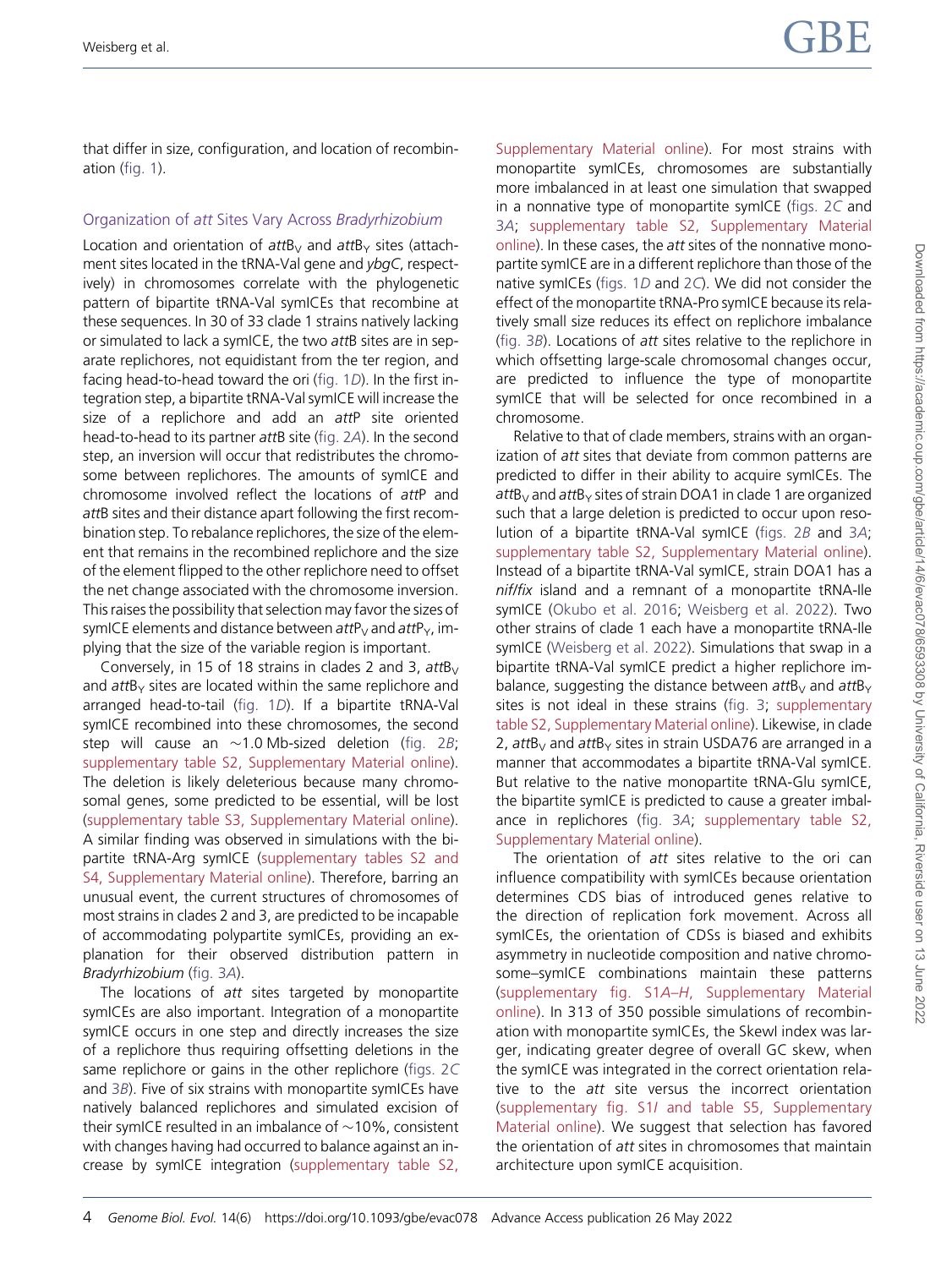<span id="page-4-0"></span>

Downloaded from https://academic.oup.com/gbe/article/14/6/evac078/6593308 by University of California, Riverside user on 13 June 2022 Downloaded from https://academic.oup.com/gbe/article/14/6/evac078/6593308 by University of California, Riverside user on 13 June 2022

FIG. 2.—The bipartite tRNA-Val symICE causes large-scale chromosomal rearrangements. (A) Integration (left to right) of a bipartite tRNA-Val symICE (small orange and blue circle) in a canonical clade 1 chromosome occurs in two steps through either of two pathways. In the first step, both elements of the bipartite molecule recombine into one site. In the second step, recombination inverts the chromosome across replichores and resolves the two elements. (B) Integration (left to right) of a bipartite tRNA-Val symICE in a canonical clade 2/3 chromosome is predicted to also occur in two steps. In the first step, the bipartite molecule recombines into one site. In the second step, recombination causes a deletion and resolves the two elements. Recombination at the attB<sub>Y</sub> site is predicted to have a similar outcome and was not depicted. (C) Integration (left to right) of monopartite tRNA-Ile (native to strain 170) or tRNA-Glu (native to USDA76) symICEs in the chromosome of strain USDA76, simulated to lack its native monopartite tRNA-Glu symICE. Calculated chromosome imbalances are shown for each combination.

#### Nonnodulating Strains are not Equivalent in their Capacity to Acquire symICEs

Nonnodulating strains potentially represent a standing pool of genetic diversity that through the acquisition of a symICE, allows the evolution of new lineages of nitrogenfixing bacteria. However, variations in chromosomes are predicted to influence their ability to acquire a symICE. Simulated recombination of bipartite tRNA-Val symICEs in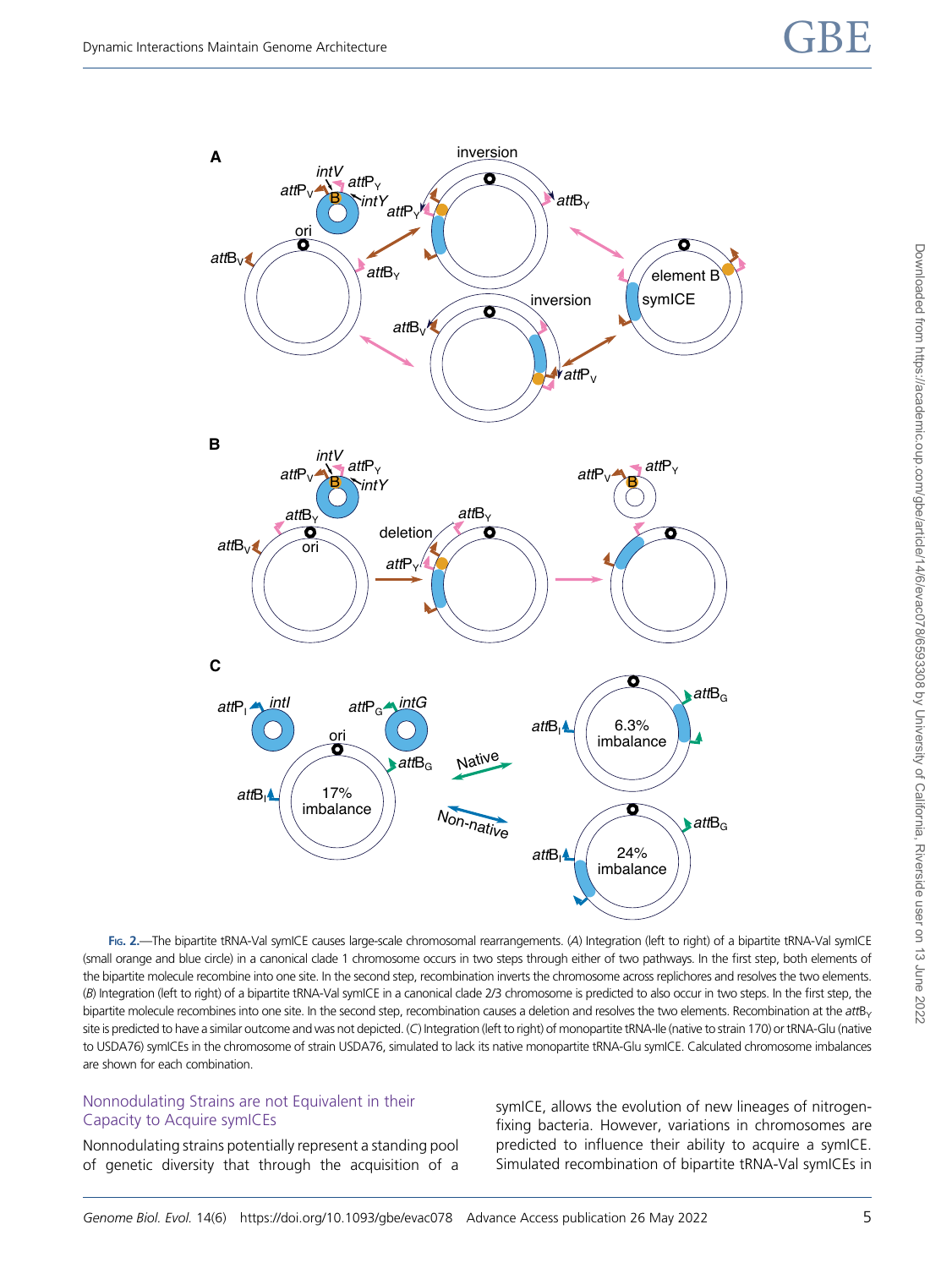<span id="page-5-0"></span>

FIG. 3.—Nonnative chromosome–symICE combinations are often imbalanced or result in deletions. (A) Replichore imbalance of simulated chromosome– symICE combinations were categorized (≤10% imbalance [green], >10% imbalance [orange], or deletion [black]) in a heatmap and related to the MLSA ML phylogeny. Columns of the heatmap indicate: Na, native, –, no symICE, and type of symICE (E, tRNA-Glu; Q, tRNA-Gln; Ile, tRNA-Ile; P, tRNA-Pro; R, tRNA-Arg [bi]; and Val, tRNA-Val [bi]). The tree was reproduced from fi[gure 1](#page-2-0). (B) Most chromosomes of Bradyrhizobium strains from clade 1 are balanced in combination with a tRNA-Val symICE. Integration of symICEs and inversion of chromosomes, if appropriate, were simulated for strains in clade 1. For each type of symICE, percent of simulated combinations was plotted against percent of replichore imbalance. Values for each simulated combination are presented in [supplementary table S2, Supplementary Material online.](http://academic.oup.com/gbe/article-lookup/doi/10.1093/gbe/evac078#supplementary-data) For both panels, two strains with locked-in symICEs as well as the tripartite variant of the tRNA-Val symICE were excluded from simulations.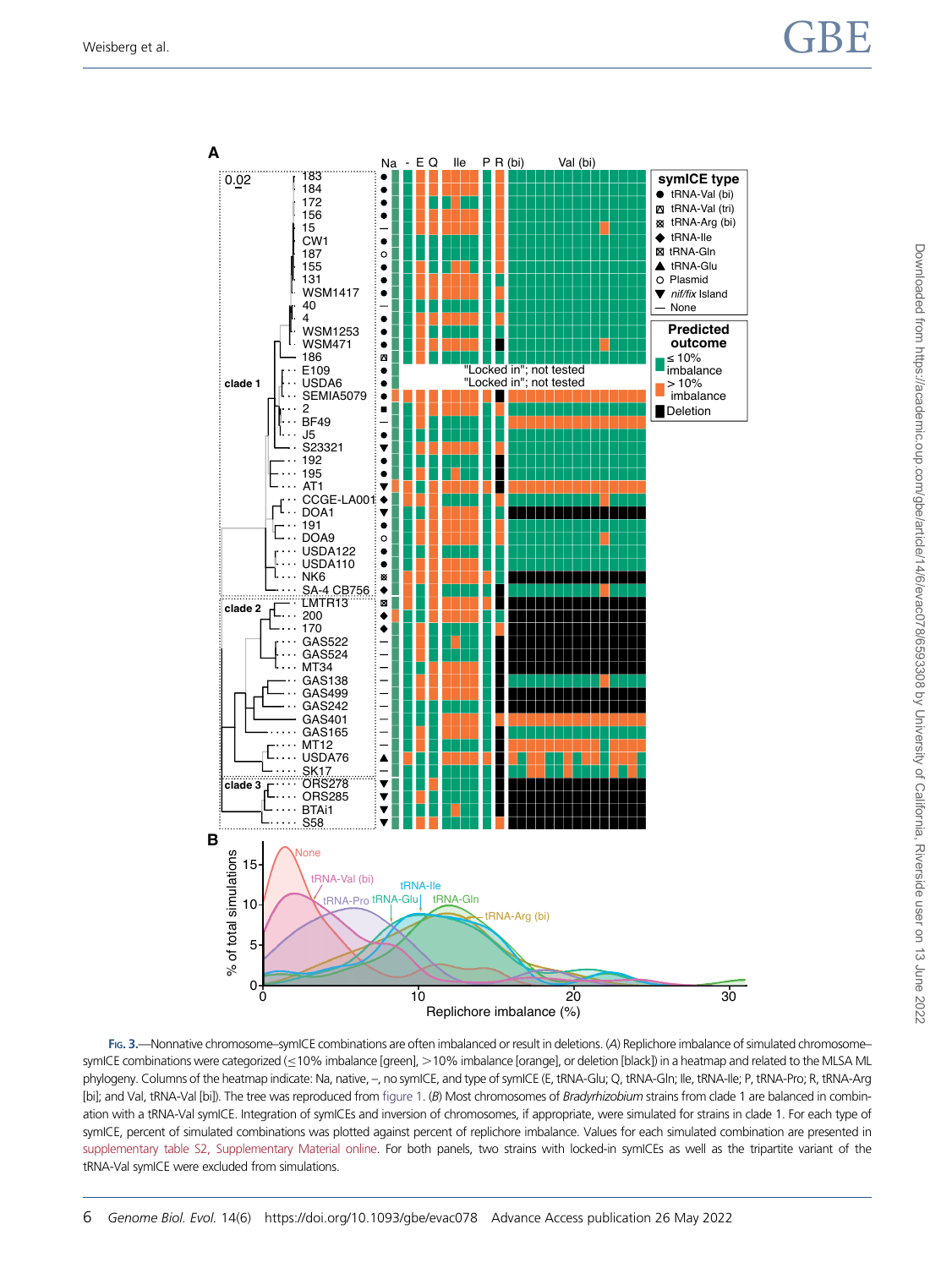strains AT1 and BF49 of clade 1 led to predicted average replichore imbalances of 15.66% and 23.49%, respectively, suggesting selection will disfavor these strains acquiring the bipartite symICE (fi[g. 3](#page-5-0)A; [supplementary table S2,](http://academic.oup.com/gbe/article-lookup/doi/10.1093/gbe/evac078#supplementary-data) [Supplementary Material online\)](http://academic.oup.com/gbe/article-lookup/doi/10.1093/gbe/evac078#supplementary-data). Simulations suggest at least one monopartite symICE could be gained by either strain without causing a severe imbalance in replichores, but in strain AT1, the CDS bias is predicted to be upset. In clade 2, attB<sub>V</sub> and attB<sub>Y</sub> sites in four strains are organized like the arrangement common among those of clade 1 and they should be capable of accommodating any symICE. Simulated recombination of strain SK17CBNU with any of the five types of symICE resulted in an estimated imbalance of 7–12% ([supplementary table S2,](http://academic.oup.com/gbe/article-lookup/doi/10.1093/gbe/evac078#supplementary-data) [Supplementary Material online\)](http://academic.oup.com/gbe/article-lookup/doi/10.1093/gbe/evac078#supplementary-data). In contrast, in strain GAS401, two types of symICEs are predicted to cause severe imbalances ranging from 23.8% to 40.2%. Thus, simulations suggested that some nonnodulating strains can evolve a new lineage of nitrogen-fixing bacteria only if paired with a compatible symICE.

## **Discussion**

The dynamicity and flexibility of bacterial chromosomes yield structural diversity that in Bradyrhizobium impacts compatibility with symICEs but also provides the capacity to refine interactions upon recombination. We hypothesize that location, orientation, and spacing of att sites favor chromosome–symICE combinations that are least disruptive to overall architecture. Changes to chromosomes, induced by a polypartite symICE or independent of a symICE, can alter the chromosome to mitigate gains of large elements. Regardless of the configuration of the symICE, the accessory genome can also influence fit by shaping chromosomes. We also suggest that expansion of genome sizes by HGT of mobile genetic elements effectively diminishes the relative impact of subsequently acquired elements on replichore balance. As chromosomes increase in size, they become more insulated and have a greater capacity to capture more and larger molecules of DNA.

Detailing barriers that constrain HGT is critical for rationalizing the observed variation and understanding rules the that govern genome innovation. The advantages of symICEs are context dependent. A polypartite symICE is advantageous in strains that have attB sites structured to allow autonomy of the symICE to rebalance replichores, but lethal in others. Monopartite symICEs do not require conservation in relationship between multiple attB sites but acquisition requires a chromosome experiencing prior or subsequent large-scale changes that counter the increase in size of one replichore. Findings also explain why certain mechanisms of symICE evolution have occurred. It was previously reported that instead of a wholesale swap of symICEs, a cluster of genes from a bipartite tRNA-Val

symICE recombined into a monopartite tRNA-Ile symICE, altering host specificity of four closely related strains in clade 2 ([Weisberg et al. 2022\)](#page-7-0). This process was favored because recombination of a bipartite tRNA-Val symICE with the chromosome of the ancestor of these strains would have caused a large and likely deleterious deletion.

Findings are predicted to be mirrored in nitrogen-fixing Mesorhizobium [\(Greenlon et al. 2019\)](#page-7-0). However, we could not analyze their genomes because their degree and markers of skew were difficult to measure in those with finished genome sequences and introduced uncertainty in delimiting replichores.

In summary, because benefits are context dependent, we suggest that neither a polypartite nor a monopartite symICE is generally more advantageous than the other and hypothesize that the capacity for symICEs to vary is the advantage ([Haskett et al. 2017;](#page-7-0) [Weisberg et al.](#page-7-0) [2022\)](#page-7-0). Their plasticity underpins evolutionary robustness to extend symbiotic nitrogen fixation in genera of bacteria with dynamic genomes.

## Materials and Methods

Previously described methods were followed to construct phylogenetic trees ([Weisberg et al. 2022](#page-7-0)).

Replichores were defined based on composite skew metric (cumulative GC, AT, and CDS orientation skew) and locations of parA and dif loci [\(Frank and Lobry 2000](#page-7-0); [Charif](#page-7-0) [and Lobry 2007](#page-7-0)). To identify the latter, the sequence, 5′ -GGTGCGCATAATGTATATTATGTTAAAT-3′ , of Escherichia coli was used as a query in blastn (BLAST v. 2.6.0) searches [\(Altschul et al. 1990;](#page-7-0) [Blakely and](#page-7-0) [Sherratt 1996\)](#page-7-0). Percent replichore imbalance was calculated using the formula: absolute value of (half of the chromosome size − replichore 1 size)/half of the chromosome size  $\times$  100 [\(Darling et al. 2008\)](#page-7-0).

A custom python script and BioPython were used to start genome sequences at the predicted ori, simulate excision of symICEs if natively in a chromosome, and induce inversions if simulating excision of a polypartite symICE integrated at att sites oriented head-to-head or tail-to-tail [\(Cock et al.](#page-7-0) [2009\)](#page-7-0). Another custom script was used to simulate the integration of symICEs with symICE-free chromosomes at the corresponding att locus and invert regions when involving a bipartite symICE. Monopartite symICEs were simulated to integrate in both orientations relative to the att sites. SkewIT was used to calculate the SkewI index of GC skew [\(Lu and Salzberg 2020\)](#page-7-0). For bipartite symICEs, if the two att sites are not oriented head-to-head or tail-to-tail, a deletion was predicted. To identify essential genes, bidirectional best BLAST searches were done using as a query a dataset of essential genes identified based on analysis of a transposon library derived from strain USDA110 [\(Baraquet et al. 2021](#page-7-0)).